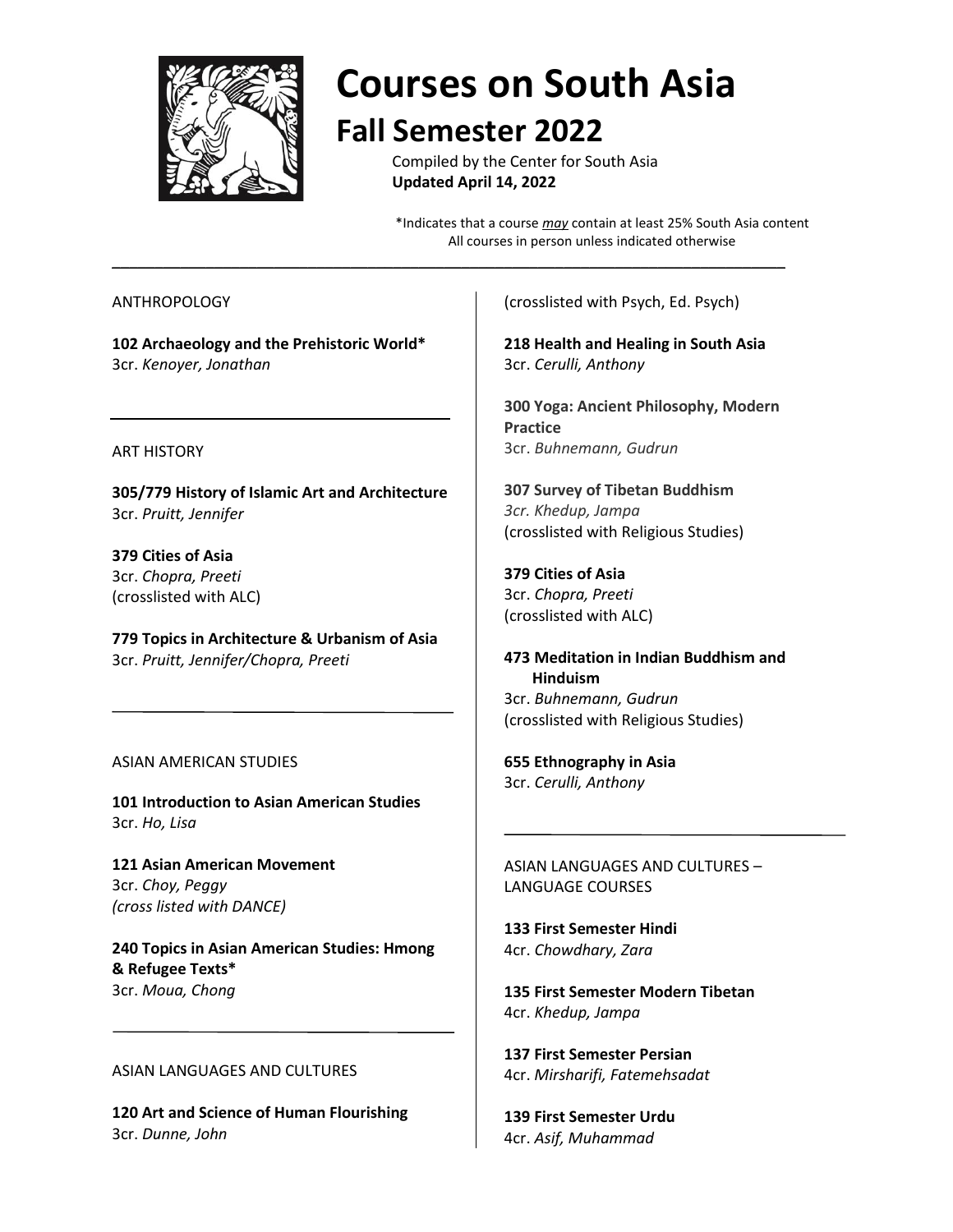**141 First Semester Sanskrit** 3-4 cr. *Jones, Jamal*

**233 Third Semester Hindi**  4cr. *Chowdhary, Zara*

**235 Third Semester Modern Tibetan**  4cr. *Khedup, Jampa*

**237 Third Semester Persian**  4cr. *Mirsharifi, Fatemehsadat*

**239 Third Semester Urdu**  4cr. *Asif, Muhammad*

**335 Fifth Semester Tibetan**  4cr. *Khedup, Jampa*

**337 Fifth Semester Persian**  4cr. *Mirsharifi, Fatemehsadat*

**339 Fifth Semester Urdu**  3-4cr. *Asif, Muhammad*

**Sections available for Hindi, Modern Tibetan, Persian, and Urdu for the following:**

**355 First Semester Asian Language for Graduate Students** 4cr. *Zhang, Tianlu*

**357 Third Semester Asian Language for Graduate Students** 4cr. *Zhu, Weihua*

**460 Intermediate High Reading Proficiency in Asian Language** 4cr. *Chowdhary, Zara*

**560 Advanced Reading Proficiency in Asian Language** 4cr. *Chowdhary, Zara*

#### COMMUNICATION ARTS

**350 Introduction to film** 3cr. *Mini, Darshana*

**377 Global Tech & Digital Culture** 3cr. *Baishya, Anirban*

**573 Rhetoric of Globalization and Transnationalism** 3cr. *Baishya, Anirban*

#### COMPARATIVE LITERATURE

**201 Introduction to Pre-Modern Literatures/Impact on the Modern World** 3cr. *Livanos, Christopher*

**203 Yoga in Poetry and Prose** 3cr. *Livanos, Christopher*

# DANCE

**121 Asian American Movement** 3cr. *Choy, Peggy (cross listed with ASIAN AMERICAN STUDIES)*

## EDUCATION – POLICY STUDIES

**335 Globalization and Education**  3cr. *Ahn, Elise* (crosslisted with International Studies)

# GENDER AND WOMEN'S STUDIES

**102 Gender, Women, and Society in Global Perspective**  3cr. *Instructor TBA*

**535 Women's Global Health and Human Rights** 3cr. *Instructor TBD*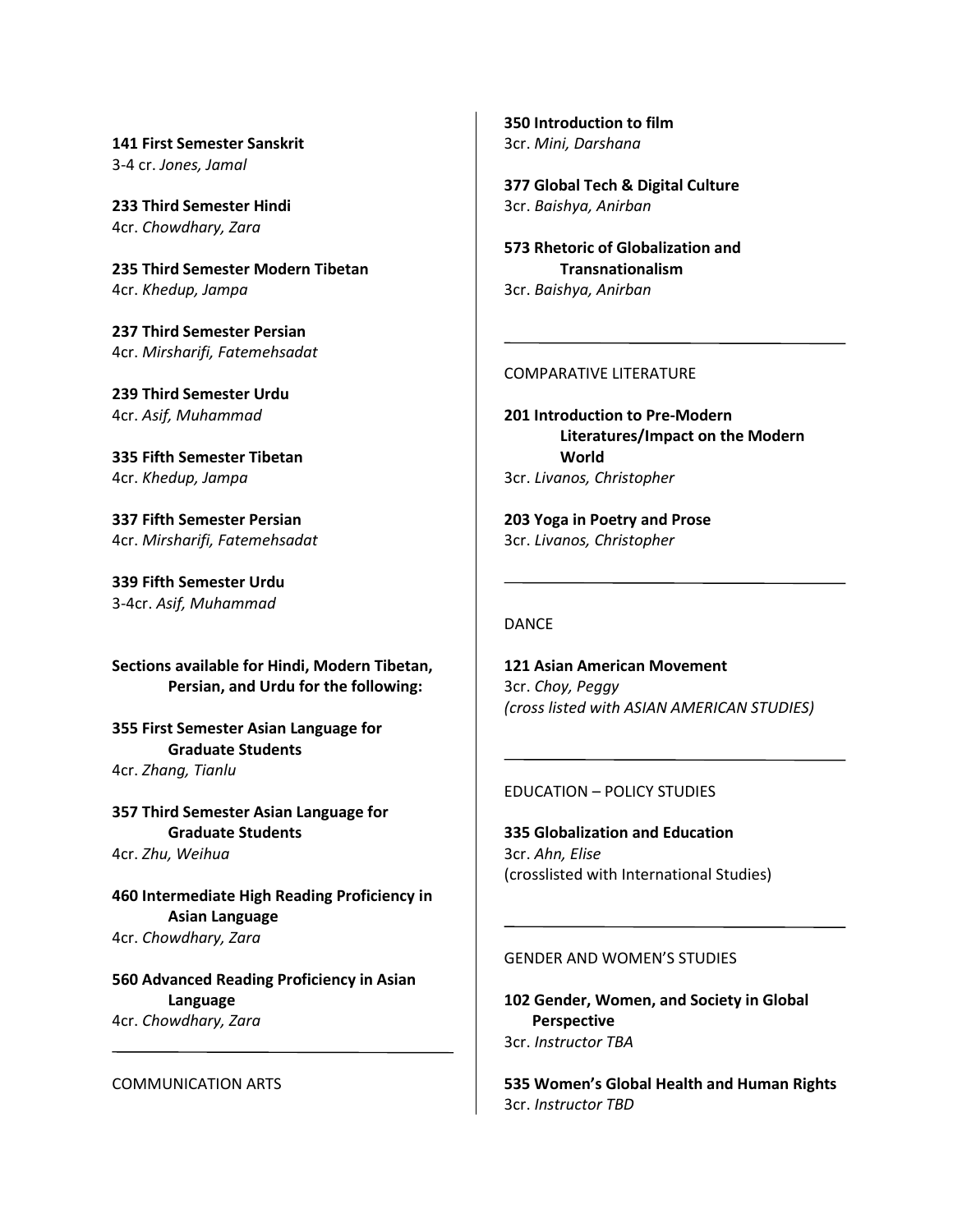*(cross listed with INTERNATIONAL STUDIES)*

**720 Gender and Islam Seminar** 3cr. *Shalaby, Marwa*

# **GEOGRAPHY**

**340 World Regions in Global Context** 3cr. *Olds, Kristopher (cross listed with LCA and HISTORY)*

## **HISTORY**

**130 An Introduction to World History** 3-4cr. *Instructor TBA*

**142 History of South Asia to the Present** 3-4cr. *Banerjee, Mou*

**160 Asian American History: Movement and Dislocation** 4cr. *Cheng, Cindy*

**200 Ghandi, King, Mandela** 3cr. *Banerjee, Mou*

**500 post-Colonialism** 3cr. *Murthy, Viren*

#### INTERDISCIPLINARY COURSES (L & S)

**103 Yoga and Poetry in Prose (FIG)** *3cr. Livanos, Christopher*

## INTERNATIONAL BUSINESS

**200 International Business** 3cr*. Tuli, Sachin* 

**420 Global Marketing Strategy\***

3cr. *Tuli, Sachin*  (*cross listed with MARKETING*)

#### INTERNATIONAL STUDIES

**320 Contemporary Issues: Interdisciplinary Approaches to South Asian Studies** 1cr. *Beckham, Sarah*

**335 Globalization and Education**  3cr. *Ahn, Elise* (crosslisted with Ed Policy)

**403 Language and Identity in South Asia** 3-4cr. *Beckham, Sarah*

**403 Culture in South Asia** 3-4cr. *Tarafder, Rini*

**535 Women's Global Health and Human Rights** 3cr. *Instructor TBD (cross listed with GWS)*

#### MARKETING

**420 Global Marketing Strategy\*** 3cr. *Tuli, Sachin*  (*cross listed with INTERNATIONAL BUSINESS*)

#### POLITICAL SCIENCE

**320 Governments and Politics of the Middle East and North Africa** 3-4cr. *Shalaby, Marwa*

#### RELIGIOUS STUDIES

**218 Health and Healing in South Asia** 3cr. *Cerulli, Anthon*

**307 Survey of Tibetan Buddhism**